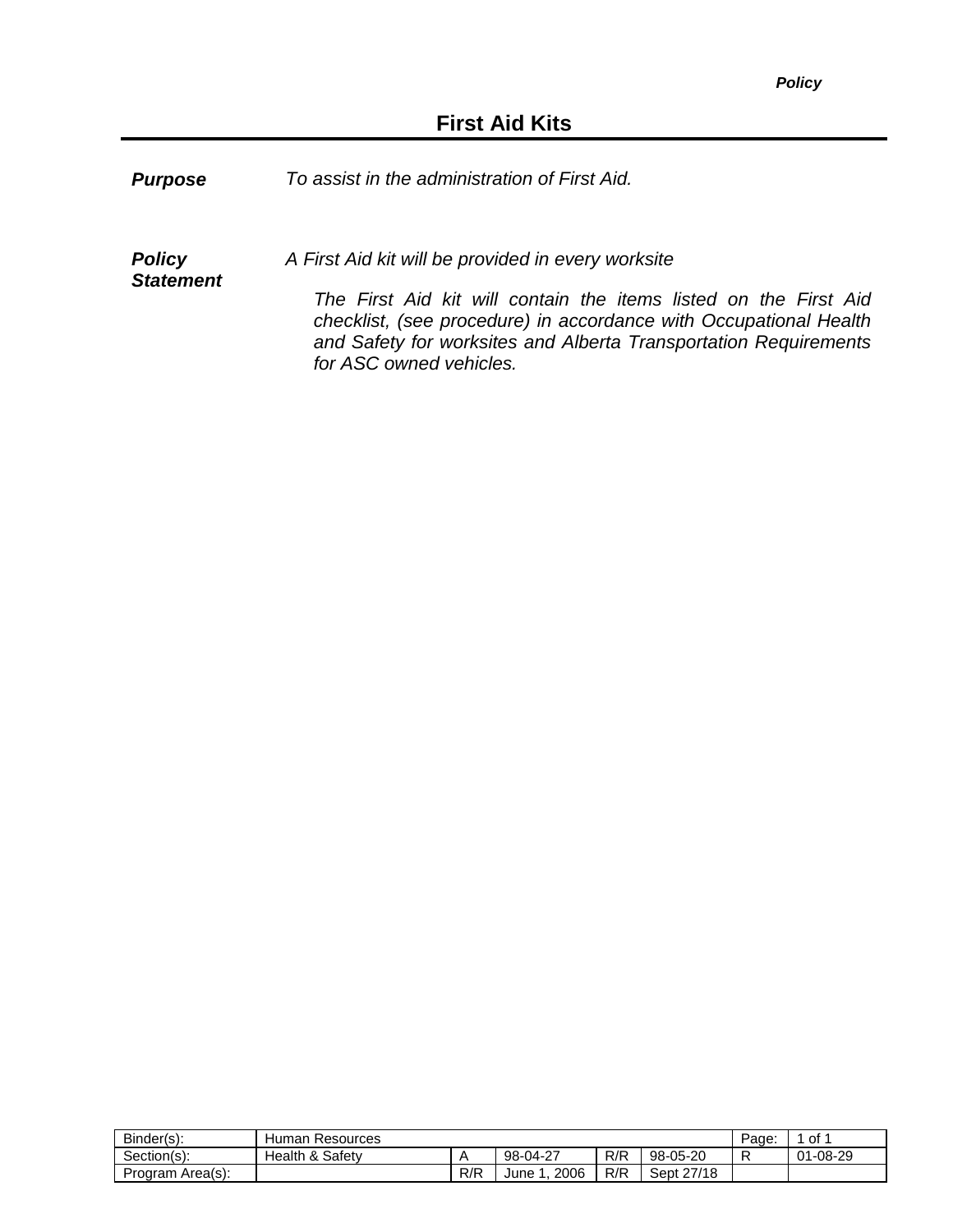- 1. The attached checklists outline the items to be included in the first aid kits as per Occupational Health and Safety Standards. (See chart).
- 2. The number one and number three kits will be checked monthly to ensure all items are included and replaced as required.
- 3. The inventory sheet will be review, dated, and signed monthly.
- 4. Employees supplied with a "P" first aid kit must request replacement items as required to keep kits replenished.
- 5. Number three kits are located on ASC handi-vans as per Alberta Transportation.

## **List of Supplies**

Type  $P - 5$  antiseptic cleansing towlettes,

10 sterile adhesive dressings (band aids),

- 5 10cm x 10cm sterile gauze pads,
- 1 10cm x 10cm sterile compress dressings with ties,
- 1 cotton triangular bandages,
- 1 pair disposable rubber gloves,
- 1 water-proof waste bag.
- Type 1 10 antiseptic cleansing towlettes,

25 sterile adhesive dressings (band aids),

10 10cm x 10cm sterile gauze pads,

- 2 10cm x 10cm sterile compress dressings with ties,
- 2 15cm x 15cm sterile compress dressings with ties,
- 2 75mm wide conform gauze bandages,
- 3 cotton triangular bandages,
- 5 safety pins,
- 1 pair scissors,
- 1 pair tweezers,
- 1 roll adhesive tape,
- 1 75mm wide crepe tension bandage,
- 1 resuscitation barrier with 1 way valve (mask),

| Binder(s):       | Human<br>Resources         |     |              |     |            |  | of 2     |
|------------------|----------------------------|-----|--------------|-----|------------|--|----------|
| Section(s):      | <b>Health &amp; Safety</b> |     | 98-04-27     | R/R | 98-05-20   |  | 01-08-29 |
| Program Area(s): |                            | R/R | 2006<br>June | R/R | Sept 27/18 |  |          |